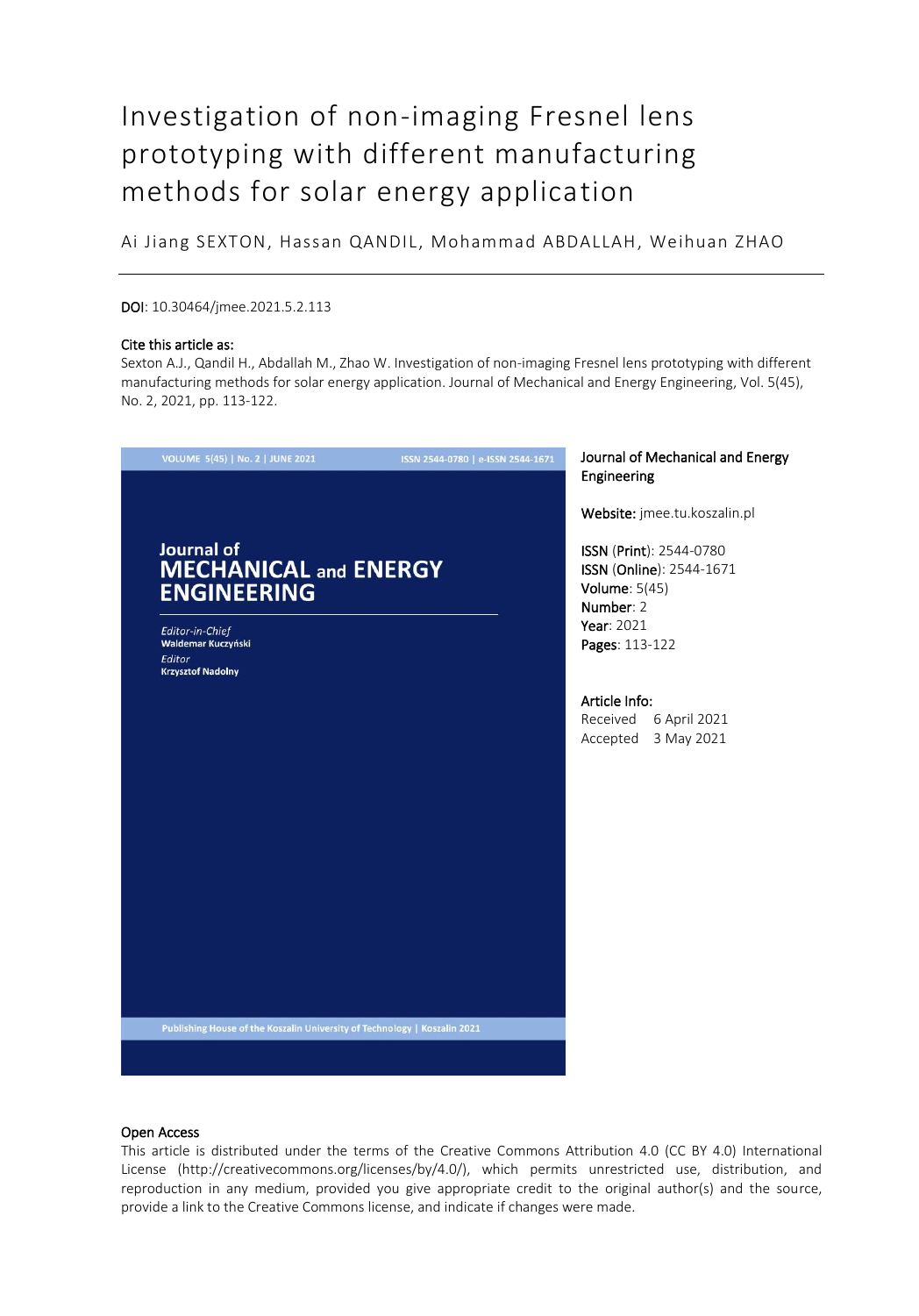# **INVESTIGATION OF NON-IMAGING FRESNEL LENS PROTOTYPING WITH DIFFERENT MANUFACTURING METHODS FOR SOLAR ENERGY APPLICATION**

Ai Jiang SEXTON<sup>1</sup>, Hassan QANDIL<sup>1, 2</sup>, Mohammad ABDALLAH<sup>3</sup>, Weihuan ZHAO<sup>1\*</sup>

<sup>1</sup> Department of Mechanical Engineering, University of North Texas, USA <sup>2</sup> Applied Science Private University, Amman, Jordan <sup>3</sup>Al Hussein Technical University, Amman, Jordan <sup>1\*</sup> Faculty of Mechanical Engineering, Department of Mechanical Engineering, University of North Texas, 3940 North Elm Street, Denton, Texas 76207, USA, e-mail: weihuan.zhao@unt.edu

*(Received 6 April 2021, Accepted 3 May 2021)*

**Abstract:** Non-imaging Fresnel lenses have been playing an important role in improving the efficiency of solar energy systems. Many researchers have been developing novel designs of Fresnel lenses to enhance the concentrator performance. To bring the complex design of the Fresnel lens from a conceptual theory to a real-life application while maintaining its efficiency, it is critical to find the optimum manufacturing method that achieves the best quality fabrication at a low cost in the lab scale. This work will systematically investigate four advanced manufacturing methods for their lens-making capabilities, including pressure casting, hot embossing, 3D printing, and CNC machining. Six Fresnel lenses were fabricated by the four methods, which were tested in the lab by a solar simulator and a solar cell to demonstrate their performances. The CNC machining provides the best quality lab-scale Fresnel lens that enhances the solar cell efficiency by 118.3%. 3D printing and hot embossing methods are also promising for the fabrication of good performance lenses: increasing the solar cell efficiency by 40-70%. However, the 3D printed lens has the issue of material degradation over the long term. Although pressure casting is the easiest manufacturing method, the performance of the lens fabricated was the lowest.

**Keywords:** non-imaging Fresnel lens, CNC machining, 3D printing, hot embossing, pressure casting, solar energy

# **1. INTRODUCTION**

Even with being invented back the 1800s, Fresnel lenses, both imaging and non-imaging types, continue to advance the efficiency of current optical technologies. Non-imaging Fresnel lenses can have a higher optical efficiency than the imaging type, with higher concentration ratios, shorter focal lengths, controllable focal flux distribution and larger acceptance angles [1-6]. This type of lens is typically made of low-cost acrylic polymers, much thinner and lighter compared to traditional convex and concave lenses, and show promising results in the field of concentrated solar power compared to parabolic troughs [1,2,6]. Applications of the non-imaging lens

include enhanced illumination and light collimation systems, concentrated photovoltaics (CPV), concentrated so-lar power (CSP), solar cooking and other thermal applications [1-6]. For instance, Leutz *et al*. investigated how employing Fresnel lens-based solar concentration could justify well-distributed solar irradiation over the photovoltaic (PV) panel without tracking operation [7]. Most recently, Verma *et al*. explained how the monocrystalline PV efficiency increased when in-stalling Fresnel lenses in a photovoltaic/thermal (PV/T) system [6].

However, the lab-scale prototyping costs of the Fresnel lenses can be considerably expensive, mainly due to the high capital required for making a mould of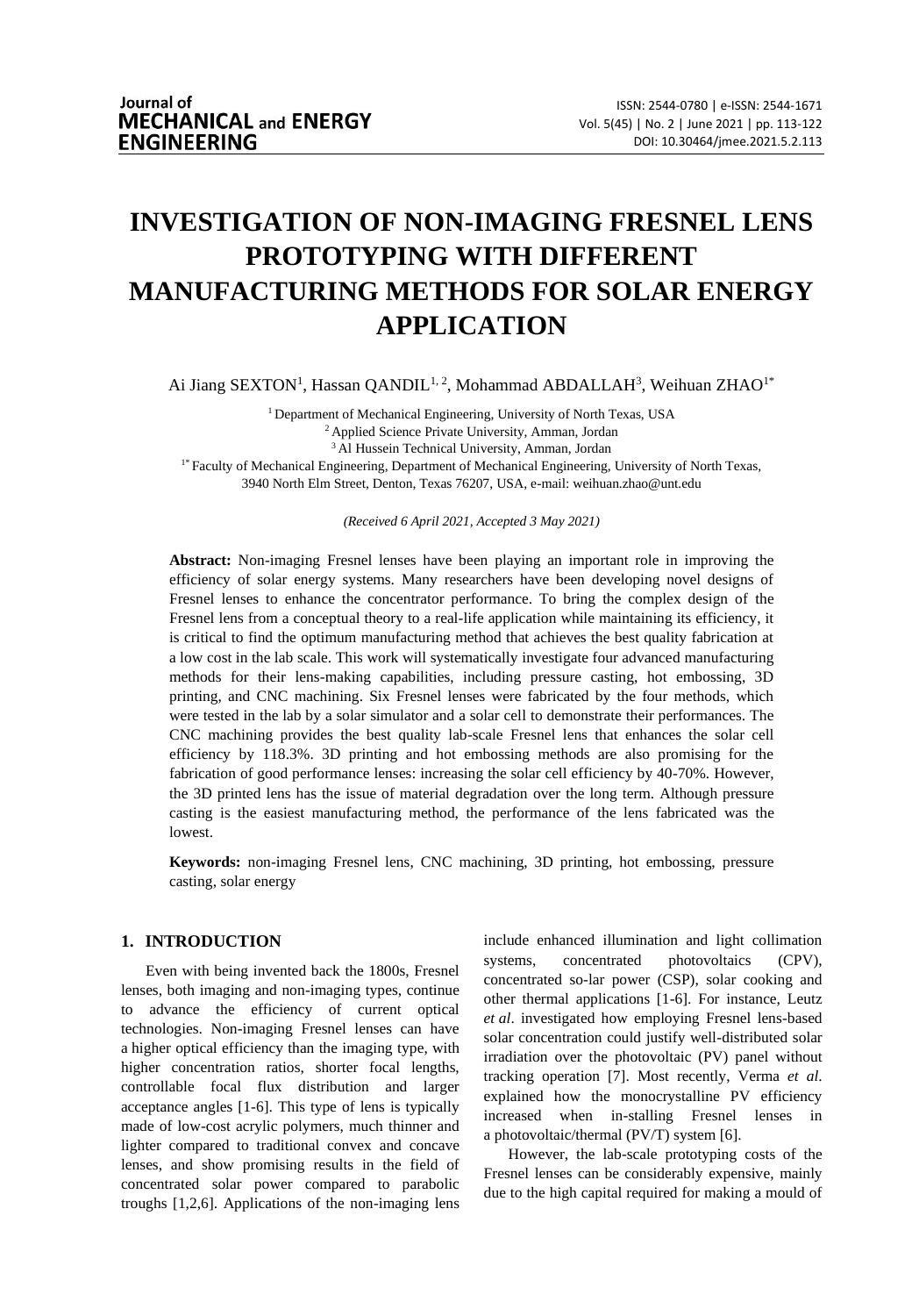prismatic grooves [1]. More novel ideas of the Fresnel lenses like the double total internal reflection (DTIR) by Zhuang and Yu [5] and the optimized design for tracking error mitigation by Qandil *et al*. [8] shed light on the importance of lower cost manufacturing methods of the Fresnel lens, especially in the proof-ofconcept phase of the research.

Many publications described the use of injection moulding (IM) and injection compression moulding (ICM) in the mass production of optical elements, especially for manufacturing high precision lenses at micro/nano scales, with advantages of better nano surface finishing, higher geometrical replication fidelity and mass production capability. However, the use of IM for initial lens prototyping is extensively pricy [9-14].

Hot embossing is another method for highprecision Fresnel lens manufacturing. Lu *et al*. used hot embossing to fabricate dielectric Fresnel zone plates (DFZPs) as micro-lenses on tips of plastic optical fibers (POFs). DFZPs were made on a glass substrate by photolithography with an ink printed lithography mask, and then used as a template for hot embossing on the tip of a polymethyl-methacrylate (PMMA) POF [15]. It was observed that the DFZP on the POF tip was able to achieve light focusing while maintaining high light intensity based on optical measurements [15]. Pham *et al*. developed a novel linear Fresnel lens with two groove surfaces placed perpendicular to each other [16]. Due to the special asymmetric geometry, hot embossing was considered as a potential method to manufacture their proposed linear Fresnel lens [16].

3D printing method was also explored for fabricating complex Fresnel lenses with reduced costs. Shrotri *et al*. used an ultraviolet-curing-based stereolithography (UV-SLA) 3D printer combined with lacquering as a post-processing method to manufacture a Fresnel lens [17]. It was found that the fabricated lens could achieve the lowest attenuation (losses) at 635 nm wavelength in the red visible light to infrared wavelength range [17].

Most recently, Tan *et al*. developed the Direct Diamond Shaping method to enable the Ultra-Precision Machining (UPM) technology to achieve a combination of linear and rotary features, providing highly accurate geometric and surface finish for the Fresnel lens, micro-channel fabrications [18].

Novel designs of Fresnel lenses usually require expensive manufacturing techniques from the perspective of initial prototyping. Advancing and extending from the current studies, this paper aims to explore different lab-scale Fresnel lens manufacturing methods (including a new advanced CNC machining method for this application) that enable complex geometry fabrication in an accurate manner. This is the first work to systematically investigate and

compare various in-lab manufacturing methods for the Fresnel lens (with novel design and complex configuration) fabrication to explore their capabilities.

## **2. MATERIALS AND METHODS**

### **2.1. Manufacturing methods**

Lab-scale fabrication of the Fresnel lens has the key objective of transforming a theoreticallyoptimized design into a real prototype, which can be tested to verify the original simulations.

In this work, four fabrication methods were selected: pressure casting, hot embossing, 3D printing, and CNC machining. CNC machining is uniquely proposed here, and it has barely been studied before for Fresnel lens fabrication. All the methods were compared for the finished lenses performance.

#### **2.1.1.Pressure casting**

Being an extensively researched lab-scale method, pressure casting is a relatively matured technique for Fresnel lens fabrication. In this process, the piece was 3D printed first via an inverted stereolithography (SLA) technique, then carefully post-processed with sanding and heating to melt out surface impurities. The piece does not necessarily have to be transparent but it needs a very detailed and smooth surface finish to create an open-face silicone mold, as displayed in Fig. 1(a). It was using platinum-cure silicone rather than tin-cure to prevent post-cast fogging. Moreover, the silicone liquid mixed was vacuum degassed to remove air trapped during mixing or pouring that could jeopardize the mold's surface finish. After that, the silicone was set at room temperature for 6-8 hours for solidification and demolding.

Clear self-setting acrylic was vacuum degassed, then poured into a silicone mold and pressurized inside a pressure chamber at 40-50 psi for 24 hours. The finished lens in Fig. 1(b) was fine-polished by a diamond-based compound to boost the optical clarity. The final lens was 120-mm-diameter spot Fresnel lens with the focal ratio (f-number) of 1, a thickness of 5 mm (overall thickness), and 15 grooves of an equal 4-mm width (the same groove width was applied for all the lab-fabricated spot lenses explained below in this study). The total fabrication time for the lens using the pressure casting method (including silicone mold fabrication) was 36 hours.

While this method can be lower in cost and easier in manufacturing, it also consists of multiple subprocesses (for the piece, the mold and the lens) that could complicate the quality control and increase the chances of having defects like air bubbles. The material used to produce the lens, i.e. self-setting acrylic, is also sensitive to ultraviolet (UV) light, which causes faster degradation of the lens quality.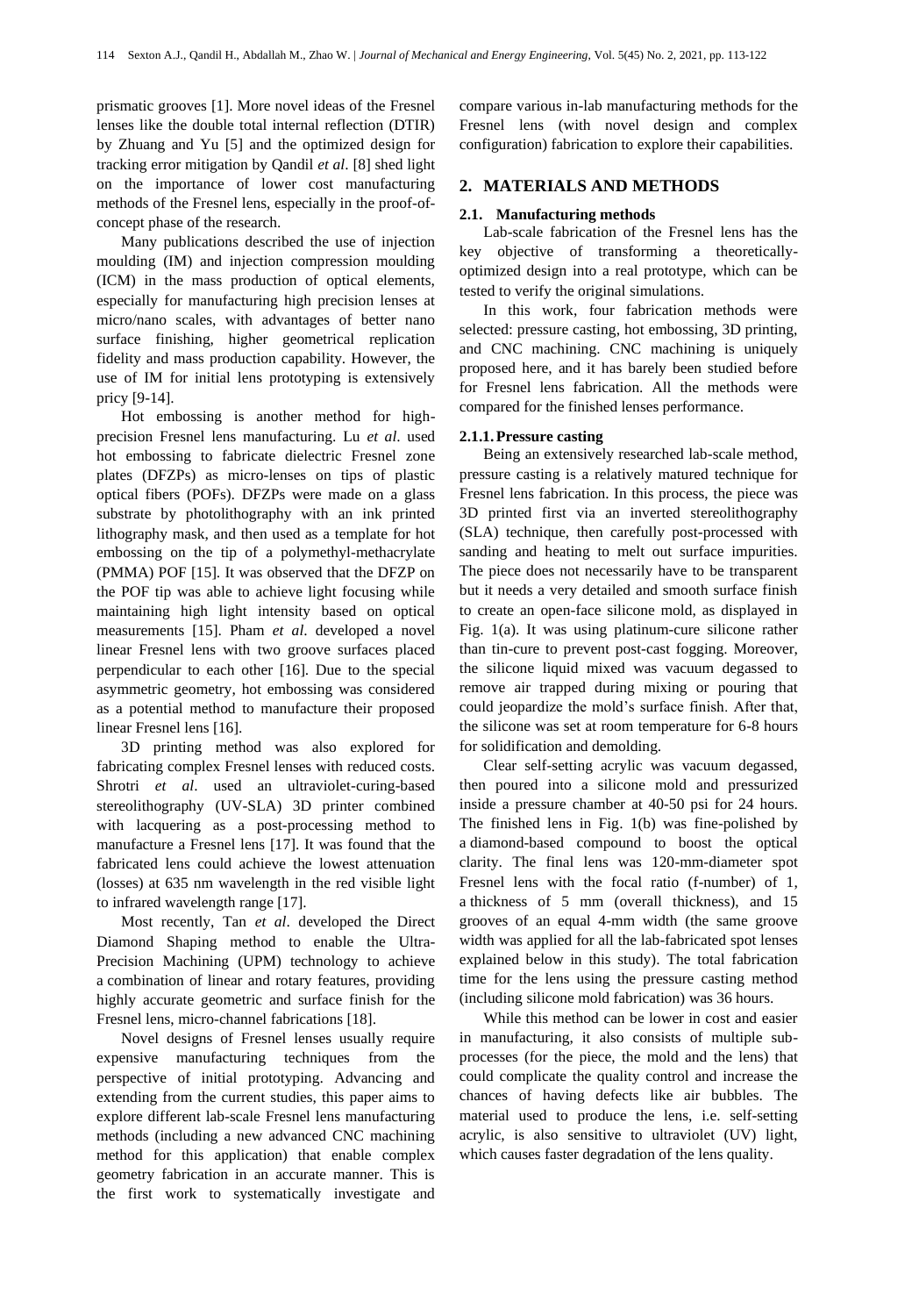

Fig. 1. Sub-processes for pressure casting method: (a) An open-face silicone mold created by a piece; (b) Finished acrylic lens through the silicone mold

#### **2.1.2.Hot embossing**

This method can be cost competitive for in-lab manufacturing [19-20]. A steel master mold is fabricated by wire-cut electrical discharge machining (Wire-EDM), as shown in Fig. 2(a). The wire-EDM machine used for this work is Mitsubishi® FX10. The steel master mold was cut with a 0.25-mm-diameter wire fed at the rate of 12.5 mm (0.5inch) per minute. The wire diameter and its spooling speed could have an effect on the surface finish of the mold. It is noted that wire-EDM can only be used for linear-lens molds. Spot-lens molds can be fabricated by CNC machining. The finished master mold has smooth sur-face finish of approximately 0.375-0.5 µm (15-20 micro-inch) *Ra* (average roughness). It was then heated in a hydraulic press machine to about 193°C (380°F); once the temperature has stabilized, the PMMA acrylic sheet is compressed into the master mould at 10-15 tons of pressure and constant temperature until its lower surface is shaped in the groove geometry (Fig. 2(b)). Both the mold and the sheet formed are then cooled to about 66 –  $82^{\circ}$ C (150 – 180°F) at a constant pressure of 10 tons. The acrylic piece formed is then naturally cooled, removed from the mold, and cleaned. The excess sides are laser-cut. A 90 mm  $\times$  120 mm linear lens with 5 mm overall thickness, 38 grooves of an equal 3-mm width and 240 mm focal length, shown in Fig. 2(c), was made using this method. The overall fabrication time for the lens using the hot embossing method (including wire-EDM machining for a master mold) was 10 hours.

The well-designed master mould is economically reasonable for frequent fabrication, and it provides flexibility to try different lens materials. Nevertheless, the process involves the use of multiple heavy-duty equipment, so the upfront setup cost may be high. Also, similar to pressure casting, the master mould for hot embossing is lens-specific, which imposes a prototyping limitation [21]. In addition, when

multiple processes, parts, and procedures are involved, the final product will always have risks of defects.



Fig. 2. Sub-processes for hot embossing method: (a) Wire-EDM cutting for a steel master mold; (b) Compressing a PMMA acrylic sheet into the master mold at elevated temperature and pressure; (c) Hotembossed finished acrylic lens

#### **2.1.3. 3D printing**

An inverted SLA 3D printer by Formlabs®, shown in Fig. 3(a), was used with a clear UV-curable resin fed from a bottom tank. The printer has a laser spot size of 140 microns, Z resolution (the layer thickness) of 25-300 microns, and XY resolution of 2.8 microns.

The photosensitive resin is solidified, layer by layer, using UV light until the full lens geometry is created. Once the support structure is removed manually, post-processing of the lens would include polishing the flat surface, clear spray paint coating up to 4 layers, and finally dipping in a de-gassed clear resin for enhanced transparency.

The completed lens in Fig. 3(b) had a comparably decent surface finish with high dimensional accuracy of prisms and good clarity. It was a 5-mm-thick (overall thickness) spot-lens with 120 mm diameter and focal length, and 15 prism grooves. This method provides ease and low cost of prototyping. The total fabrication time was approximately 20 hours.



Fig. 3. 3D printing method for Fresnel lens manufacturing: (a) Inverted 3D printing of lens; (b) Finished 3Dprinted lens

However, when used in solar energy systems, the worst disadvantage is associated with the lens material. Since the curable resin is sensitive to UV light, a fast degradation of transparency can be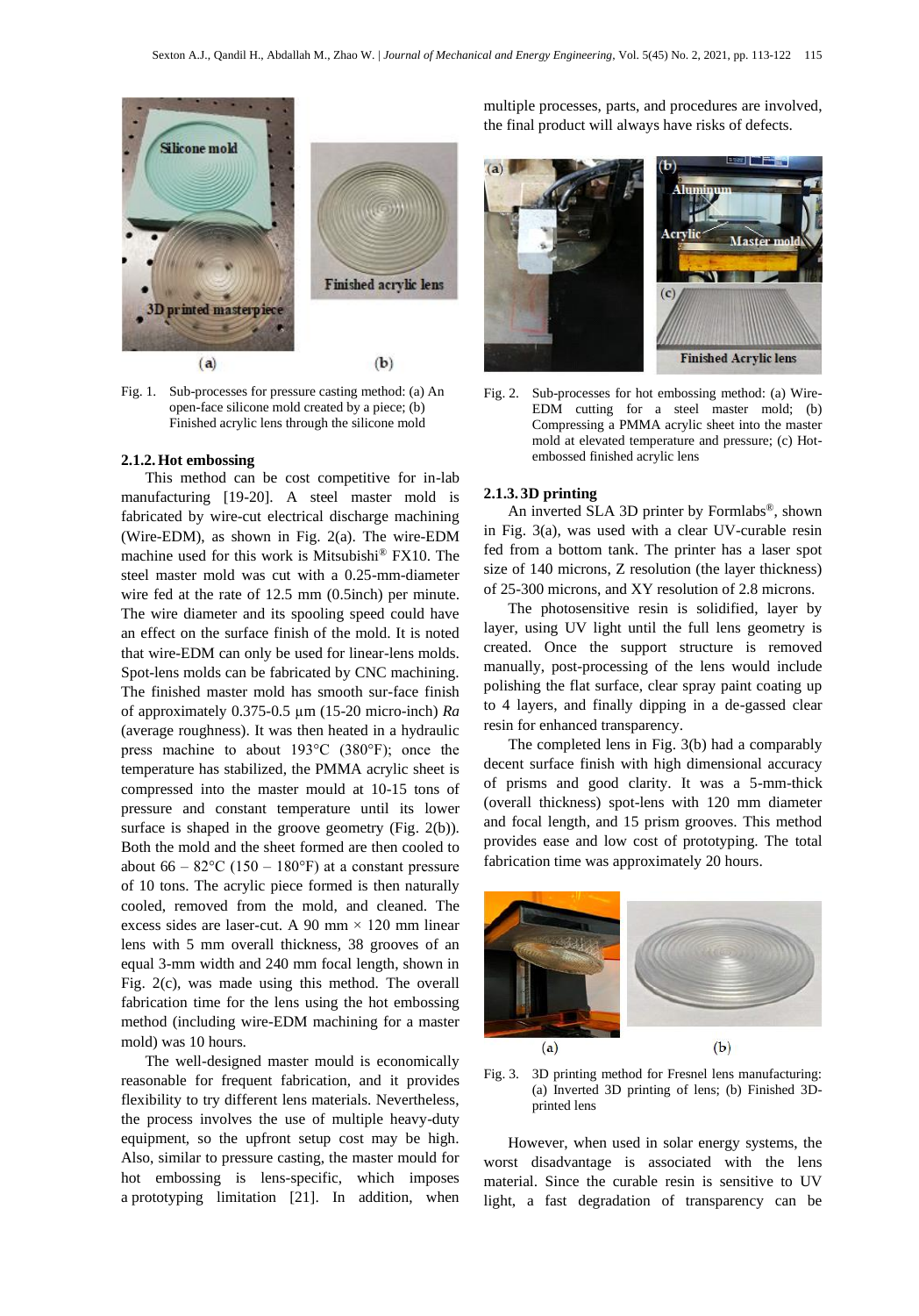expected when exposed to sunlight for long periods of time. Surface fogging could also be noticed if the postprocessing was not done rapidly and accurately.

### **2.1.4.CNC machining**

Computer numerical control (CNC) machining is a unique manufacturing method we proposed for this application, which has not been utilized to fabricate Fresnel lenses for solar concentration. In this work, a 3 axis DMG Mori Seiki DuraVertical 5060 CNC milling was applied to fabricate the lenses, as seen in Fig. 4.

The lens's surface finish and clarity depend solely on the machining procedure and the tool selection. PMMA acrylic sheets with two different thicknesses were selected. The cutting tool, a flute solid-carbide ball-end mill, was set to move circumferentially. The depth of the cut was set to 0.06" with a 0.04" tool diameter (for deep grooves near the spot lens edge), 0.03" with 0.02" and then 0.01" tool diameter (for shallow grooves close to the center), respectively. Two spot lenses were produced: one was a 5 mm-thick (overall thickness) lens with 120 mm diameter and focal length, and 15 prism grooves; the other was a 10 mm-thick (overall thickness) lens with 104 mm diameter, 120 mm focal length, and 13 prism grooves.

Each lens required about 5.75 hours of machine and labor work, and both had relatively good clarity despite the machining marks that were observed on the groove-side. Factors such as the feed rate and cutting strategy can have a huge impact on the lens quality. As observed in our preceding trials for CNC lenses, higher feed rates can cause more observable surface marks and lower surface finish, while cutting outwards (center-to-edge) had smoother finish than cutting inwards (edge-to-center).



Fig. 4. CNC machining process: (a) Open-face CNC machining of lens; (b) Finished CNC-machined acrylic lens (the 5-mm-thick lens)

The light transmission efficiency for the acrylic material used in hot embossing and CNC machining methods was greater than 92% [22]. The epoxy resin for pressure casted lenses and UV curable clear resin for 3D printed lenses had a slightly lower transmission efficiency, but still greater than 90% [23].

Nevertheless, the actual light transmission of the lens could be further reduced due to the manufacturing procedure.

#### **2.2. Experimental methodologies**

The Fresnel lenses fabricated from the aforementioned manufacturing methods were tested in the lab through a solar simulator and dye-sensitized solar cell (DSSC). The principle of testing is to measure the current-voltage characteristic curve (I-V curve) generated from the solar cell when it is illuminated by the solar simulator. The tests were conducted in the Chemistry Lab at University of North Texas (UNT) using a solar cell spectral response/QE/IPCE measurement system. The experimental set-up is shown in Fig. 6. The solar simulator generates the input power of one sun with the standard reference spectra of Air Mass (AM1.5) solar spectrum. This solar-simulated irradiation supplies an integrated lighting intensity of 100 mW/cm<sup>2</sup> , which provides a sunlight spot size of 57 mm diameter and a working distance of 450 mm from the exit port. The solar cells tested were N719 DSSC [24] fabricated in the chemistry lab at UNT. The solar cell was connected to a multimeter for voltage and current readings. The multimeter has the measurement error of ±0.14%. To obtain precise and stable sunlight intensity for testing, a solar reference cell made of monocrystalline silicon was used to calibrate the height of the support clamp that positions the solar cell. The clamp height was set fixed when the meter read a current of  $49.8 \pm 0.7$  mA from the calibration cell circuit under simulated solar light. After calibration, the distance between the cell and the solar simulator was fixed at 450 mm for this study. The calibration cell was then replaced with the N719 cell as a testing base. The position of the N719 cell was fixed at the clamp while the position of the lens was adjusted to reach the highest possible voltage reading on the multimeter. All the data obtained was collected by a computer with the LabTracer system software.

The Fresnel lens performance test is based on the solar energy conversion efficiency of the solar cell, which is determined by the ratio of the power output converted by the solar cell and the power input that the solar cell received from the solar simulator. Through calculating the energy conversion efficiency, it may explore the enhancement of the solar cell efficiency by using the lens.

Figure 5 shows the relationship between the output current and the power of the circuit, used in calculating the energy conversion efficiency [25]. It should be noted that a passive device that requires power supply will have an I-V curve passing through quadrant I or III, while an active device that can generate electrical power will result in an I-V curve crossing quadrant II or IV in the Cartesian coordinates.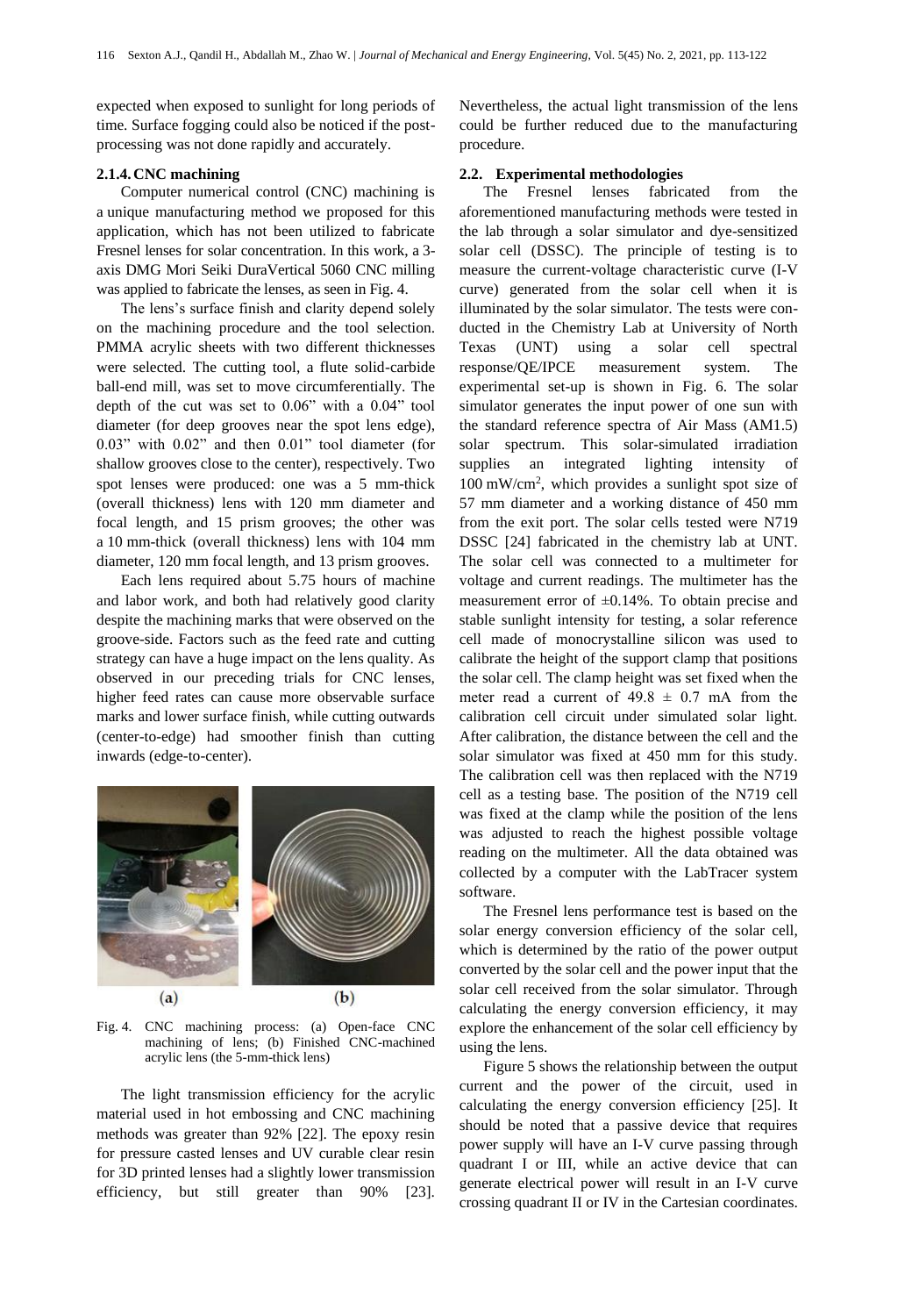When the solar cell is exposed to sunlight, the cell generates power, which is fed to an active device. Therefore, the actual I-V curve of the solar cell will be in quadrant IV (see the testing result Fig. 7 in the RESULTS AND DISCUSSION section). Here, Fig. 5 provides a diagram that shows the absolute values of current for the energy conversion efficiency calculation purpose.

While calculating the conversion efficiency, current density *J* (current per unit area of solar cell) is normally used instead of current I to eliminate the effect of the cell size on the resulting current. Several important intersections provide the basis to determine the performance of the cell. The intersection point of the I-V (*J*-V) curve and y-axis, point *JSC*, is the short circuit current flowing through the cell when the voltage across is zero. This is also the maximum current that a solar cell can possibly generate. When the net current flowing through the cell is zero, the open circuit voltage: Voc is observed. This is the maximum voltage available from the solar cell. V<sub>MP</sub> and *JMP* are the voltage and current at the maximum power output PMP. Fill factor (FF) is defined as [25]:

$$
FF = \frac{P_{MP}}{V_{OC} \times J_{SC}} = \frac{V_{MP} \times J_{MP}}{V_{OC} \times J_{SC}}.\tag{1}
$$

Hence, the incident photon-to-electron conversion efficiency η of the solar cell can be calculated by [25]:

$$
\eta = \frac{P_{out}}{P_{in}} = \frac{FF \times J_{SC} \times V_{OC}}{P_{in}} \times 100\%.
$$
 (2)

where  $P_{out}$  is the power output generated by the cell; Pin is the power input that the cell receives from the` solar simulator (i.e., 100 mW/cm<sup>2</sup>). The *J<sub>SC</sub>*, V<sub>OC</sub>, *J<sub>MP</sub>* and VMP were measured in the experiment to calculate the efficiency.



Fig. 5. I-V (*J*-V) curve of solar cell (cell output current density and power) [25]



Fig. 6. Experimental set-up including a solar simulator, Fresnel lens, solar cell, multimeter, and workstation for data collection and recording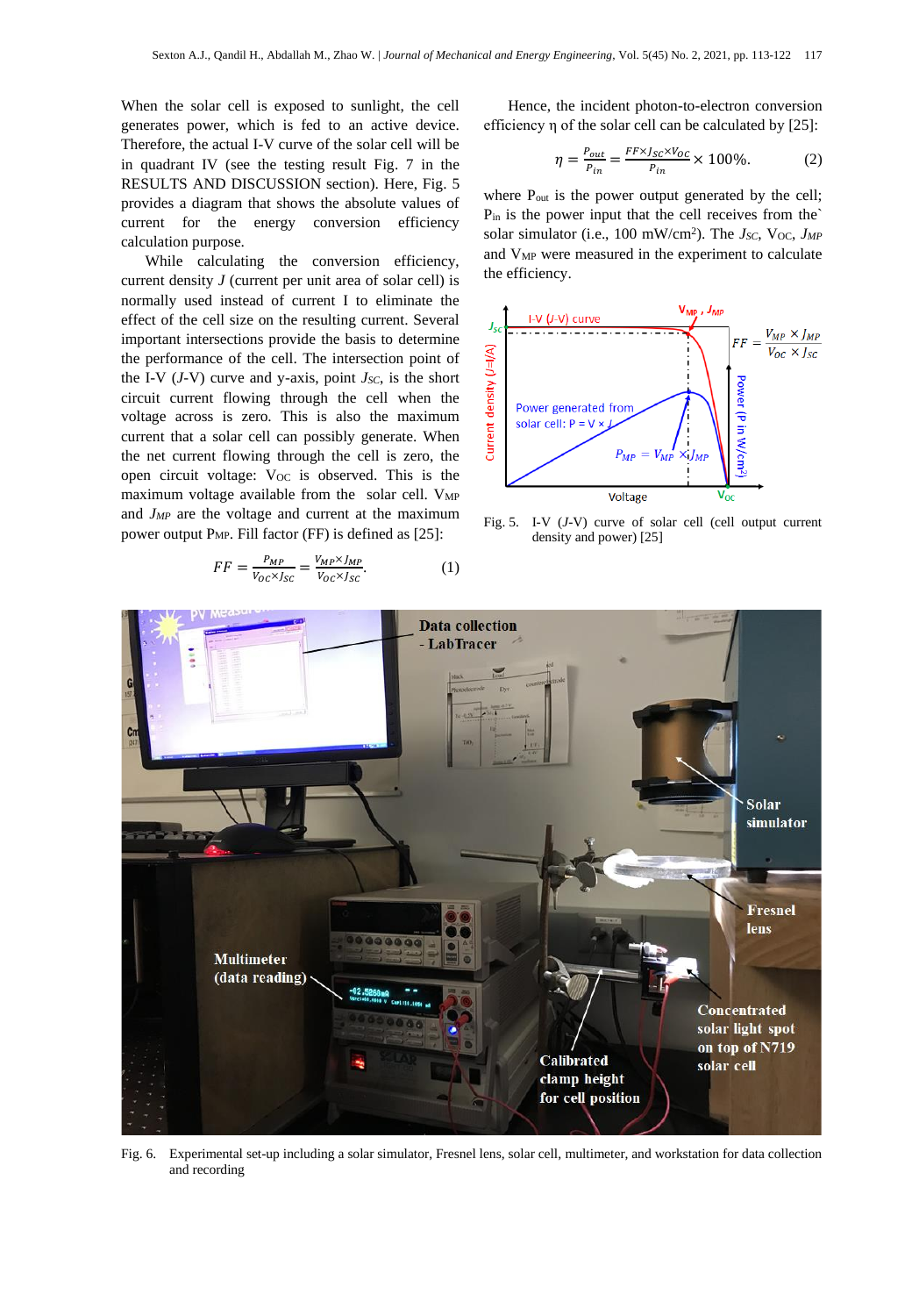The FF value is affected by the voltage as well as many other factors, such as the type of the cell, the cell material and the temperature on the cell surface. The Fresnel lens can increase the cell surface temperature, resulting in an enhancement of the FF value and the efficiency of the solar cell.

## **3. RESULTS AND DISCUSSION**

Six Fresnel lenses fabricated using the aforementioned four manufacturing methods were tested in this study. Table 1 summarizes the detailed specifications of each lens. The lenses' performances were compared considering the factors of the manufacturing methods, the corresponding required materials and product geometries associated with the fabrication process. Nevertheless, all the lenses had the same groove configuration.

Each lens was repeatedly tested for three times. It was found that the readings were consistent between each time. Table 2 displays the testing results for the solar cell (i.e., *JMP*, *JSC*, VOC, FF and η) under concentrated solar light generated from each lens. The solar cell used (lab-fabricated N719 DSSC) is rated for  $0.5V$  with an active area of  $0.36 \text{ cm}^2$ . It was tested with a base efficiency of 1.28%. After installing the Fresnel lenses, the solar cell efficiency was enhanced due to the increased surface temperature. Figure 7 shows the I-V (*J*-V) curves of the solar cell before and after using the fabricated Fresnel lenses.



Fig. 7. I-V (*J*-V) curves of the solar cell before and after applying Fresnel lenses

Compared to the base, the CNC milled lens (with an overall thickness of 5mm) produced an efficiency increase of 118.3% and was the best performer among all the lab-fabricated Fresnel lenses. Its outstanding performance increased the current density at the maximum power from 2.6 mA/cm<sup>2</sup> to 5.6 mA/cm<sup>2</sup>, short circuit current density from  $3.1 \text{ mA/cm}^2$  to 9.4 mA/ $\text{cm}^2$  and, consequently, the overall efficiency from 1.28% to 2.78%.

However, with the lens base made two times thicker, the enhancement of photon-to-electron conversion efficiency dropped to one-fourth as illustrated in Table 2.

The CNC milled lens with a thicker 10-mm base produced current density with the maximum power of 3.3 mA/cm<sup>2</sup> (versus 5.6 mA/cm<sup>2</sup> for thin base), the open circuit current density of  $9.0 \text{ mA/cm}^2$  (versus 9.4 mA/ $\text{cm}^2$  for the thin base). The overall efficiency enhancement achieved by the thick base lens was 28.6% (versus 118.3% by the thin base lens). Two I-V (*J*-V) curves for the CNC milled lenses (lens 2 and 3) have about the same starting point at voltage 0, but start to diverge and deviate away to different paths at voltage 0.1 V as shown in Fig. 7. Beyond 0.3 V, the difference between the two curves reaches the farthest apart. Although the thick base lens provides an easier fabrication approach for the CNC milling machine due to better holding of the workpiece in place, the drawback is a lower efficiency caused by the unnecessary extra material used.

The next competitor is the 3D printed spot lens (Lens 4) that offers a 67.4% increase in the solar cell efficiency. With almost doubled short-circuit current (*JSC*), the overall efficiency increased from 1.28% (base) to 2.13%. However, due to the UV-curable resin (the material required for the 3D printing device), the material degradation over time will need to be taken into consideration when implementing the 3D printed lens into real-world applications.

Following are the hot-embossed linear lenses, over 40% efficiency increase was achieved for both naturally-cooled (slow) and fan-cooled (fast) lenses. The fast-cooled lens (Lens 5) performed slightly better than the slow-cooled lens (Lens 6) in testing. The current density at the maximum power increased from 2.6 mA/cm<sup>2</sup> (base) to 3.8 mA/cm<sup>2</sup> for the fast-cooled ones and 3.7 mA/cm<sup>2</sup> for the slow-cooled ones; the short circuit current density increased from 3.1  $mA/cm<sup>2</sup>$  (the base) to 5.9 mA/cm<sup>2</sup> for the fast-cooled ones and 3.6 mA/cm<sup>2</sup> for the slow-cooled ones. The open circuit voltage dropped by approximately the same amount for both lenses (from 0.62V (the base) to 0.59 V). Hence, the overall efficiencies were 1.91% for the fast-cooled and 1.84% for the slow-cooled lens (Table 2). The two I-V (*J*-V) characteristic curves for the fast-cooled and slow-cooled hot-embossed lenses are closely laid out in Fig. 7. It starts to overlap with the voltage approaching 0.45 V and beyond. Moreover, the geometry of the hot-embossed lenses was different from others, i.e., linear lens versus spot lens, due to the geometry limitation of the hot embossing method in our lab. The wire-EDM cutting could only make linear lens-based master mold. The difference in the geometry could also affect the solar concentration performances of hot-embossed Fresnel lenses.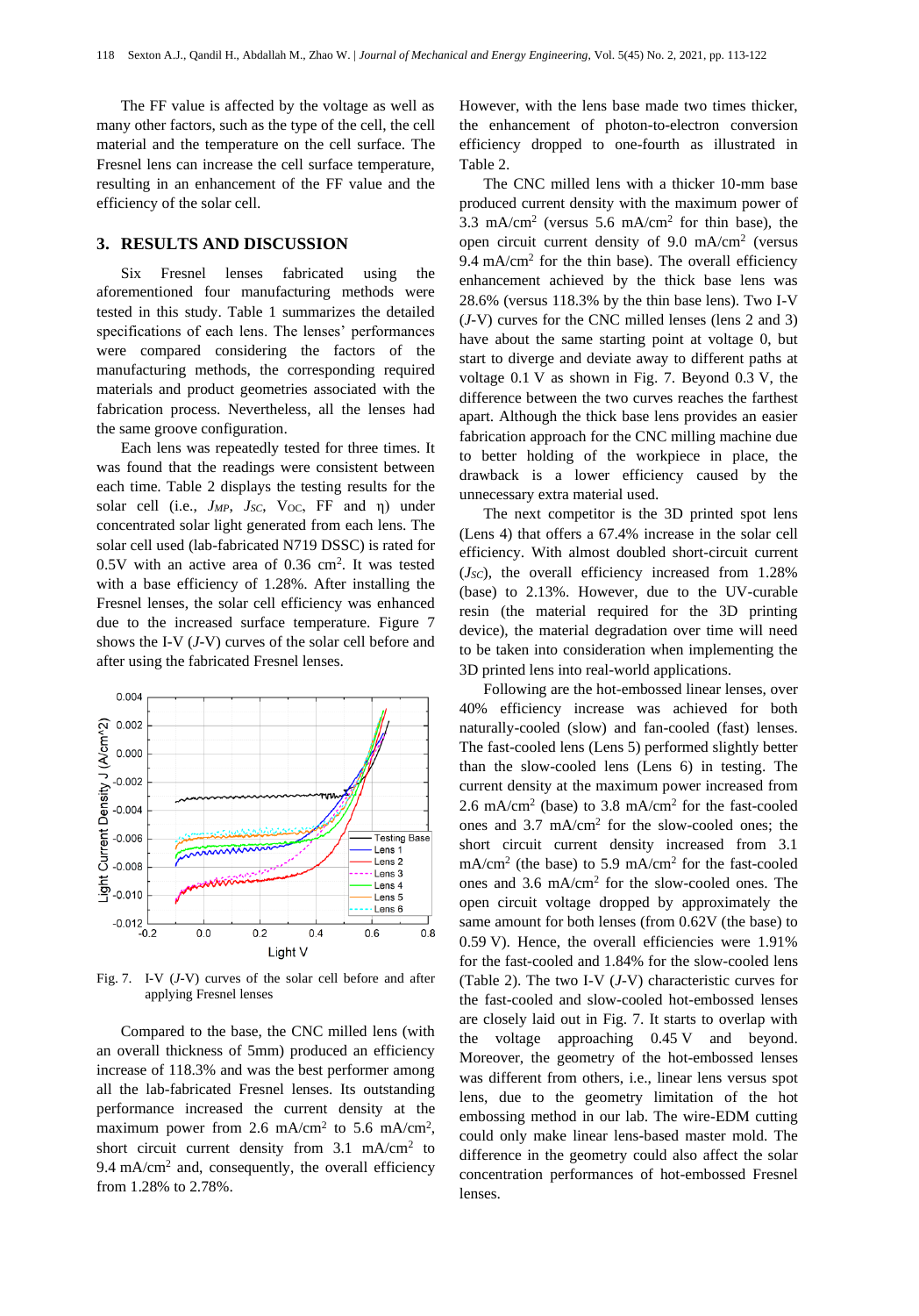#### Tab. 1. Lens specifications

|        | Manufact-<br>uring<br>methods     | Lens<br>dimensions                            | Focal<br>length<br>(mm) | Overall<br>thickness<br>(mm) | Material                  | Groove<br>pitch (mm) | Refractive<br>index | Light<br>transmittance $(%)$ |
|--------|-----------------------------------|-----------------------------------------------|-------------------------|------------------------------|---------------------------|----------------------|---------------------|------------------------------|
| Lens 1 | Pressure<br>casting               | Spot lens,<br>120mm(D)                        | 120                     | 5                            | Clear epoxy<br>resin      | $\overline{4}$       | $1.5 - 1.65$ [23]   | >90                          |
|        | Lens 2 CNC milling                | Spot lens,<br>120mm(D)                        | 120                     | 5                            | <b>PMMA</b>               | $\overline{4}$       | 1.48-1.50 [22]      | >92                          |
|        | Lens 3 CNC milling                | Spot lens,<br>$104$ mm $(D)$                  | 120                     | 10                           | <b>PMMA</b>               | 4                    | 1.48-1.50 [22]      | >92                          |
| Lens 4 | 3D printing                       | Spot lens,<br>120mm(D)                        | 120                     | 5                            | UV-curable<br>clear resin | 4                    | 1.41-1.59 [23]      | >90                          |
| Lens 5 | Hot<br>embossing.<br>fast cooling | Linear lens.<br>$90mm(W) \times 12$<br>0mm(L) | 240                     | 5                            | <b>PMMA</b>               | 3                    | 1.48-1.50 [22]      | >92                          |
| Lens 6 | Hot<br>embossing,<br>slow cooling | Linear lens.<br>$90mm(W)\times12$<br>0mm(L)   | 240                     | 5                            | <b>PMMA</b>               | 3                    | 1.48-1.50 [22]      | >92                          |

\* Light transmittance data is based on the raw materials. The light transmissions of the final lenses can be further reduced due to the manufacturing procedure.

Tab. 2. Solar cell testing results for various Fresnel lenses fabricated by different manufacturing methods

| Lens              | Description                                         | $V_{MP}$<br>(V) | $J_{MP}$<br>(A/cm <sup>2</sup> ) | $J_{SC}$<br>(A/cm <sup>2</sup> ) | $V_{OC}$<br>(V) | FF     | η     | n increase |
|-------------------|-----------------------------------------------------|-----------------|----------------------------------|----------------------------------|-----------------|--------|-------|------------|
| No lens<br>(base) | Testing base N719 solar cell,<br>without using lens | 0.5001          | 0.0026                           | 0.0031                           | 0.6200          | 0.6549 | 1.28% | ---        |
| Lens 1            | Pressure casting                                    | 0.5009          | 0.0029                           | 0.0069                           | 0.5974          | 0.3466 | 1.43% | 12.4%      |
| Lens <sub>2</sub> | CNC milling, 120mm DIA,<br>5mm thick                | 0.5016          | 0.0056                           | 0.0094                           | 0.6048          | 0.4922 | 2.78% | 118.3%     |
| Lens 3            | CNC milling, 104mm DIA,<br>10mm thick               | 0.5015          | 0.0033                           | 0.0090                           | 0.6086          | 0.2997 | 1.64% | 28.6%      |
| Lens 4            | 3D printed                                          | 0.5009          | 0.0043                           | 0.0066                           | 0.5937          | 0.5479 | 2.13% | 67.4%      |
| Lens 5            | Hot embossing, fast cooling                         | 0.5000          | 0.0038                           | 0.0059                           | 0.5879          | 0.5516 | 1.91% | 49.8%      |
| Lens 6            | Hot embossing, slow cooling 0.5001                  |                 | 0.0037                           | 0.0056                           | 0.5878          | 0.5546 | 1.84% | 43.9%      |

The least competitive lens is the pressure cast spot lens (Lens 1). The current density at the maximum power was boosted from 2.6 mA/cm<sup>2</sup> (base) to 2.9 mA/cm<sup>2</sup> . The short circuit current density was increased from 3.1 mA/cm<sup>2</sup> to 6.9 mA/cm<sup>2</sup> while the open circuit voltage decreased from 0.62V to 0.60V. These parameters contribute to an overall efficiency of 1.43%, which was only increased by 12.4% compared to the base (without lens).

## **4. CONCLUSIONS**

From among all of the in-lab manufacturing methods studied in this paper, the method of using CNC milling machines has proven to be the best approach of prototyping complex-geometry Fresnel lens concentrators. The method provided better flexibility for fabricating spot or linear lenses, potentially even dome-shaped lenses if setup properly. The time requirement of machine and labor work is also the shortest among the four lab-scale manufacturing methods. The base of the lens could be made thinner for better lens performance. The use of a vast variety of cutting tools, adding more machining

axes, and adjusting the different machining settings can all be further explored and implemented to achieve better results. The method also showed great adaptability to working with different types of materials. In addition, the lenses showed excellent clarity and transparency as well as great stability and reliability in performance without any degradation detected over a 10-month period. The CNC milling method has a minor effect on the lens base, such as scratches and marks. Even though chatter marks were the result of the fabrication process on each edge of lens grooves, no evidence was found that the chatter marks were affecting the lens performance.

The cost-effective and rapid prototyped 3D printed spot lens also showed good solar concentration performance in the test. Nevertheless, the lens has shown a mild level of material degradation over a 10 month period; the color of the lens was slightly changed with time. Hence, the lens performance deterioration can be predicted when used in field for a long-term duration. When made using a hot embossing method, the finished lenses also have good clarity and transparency. It was found that a fast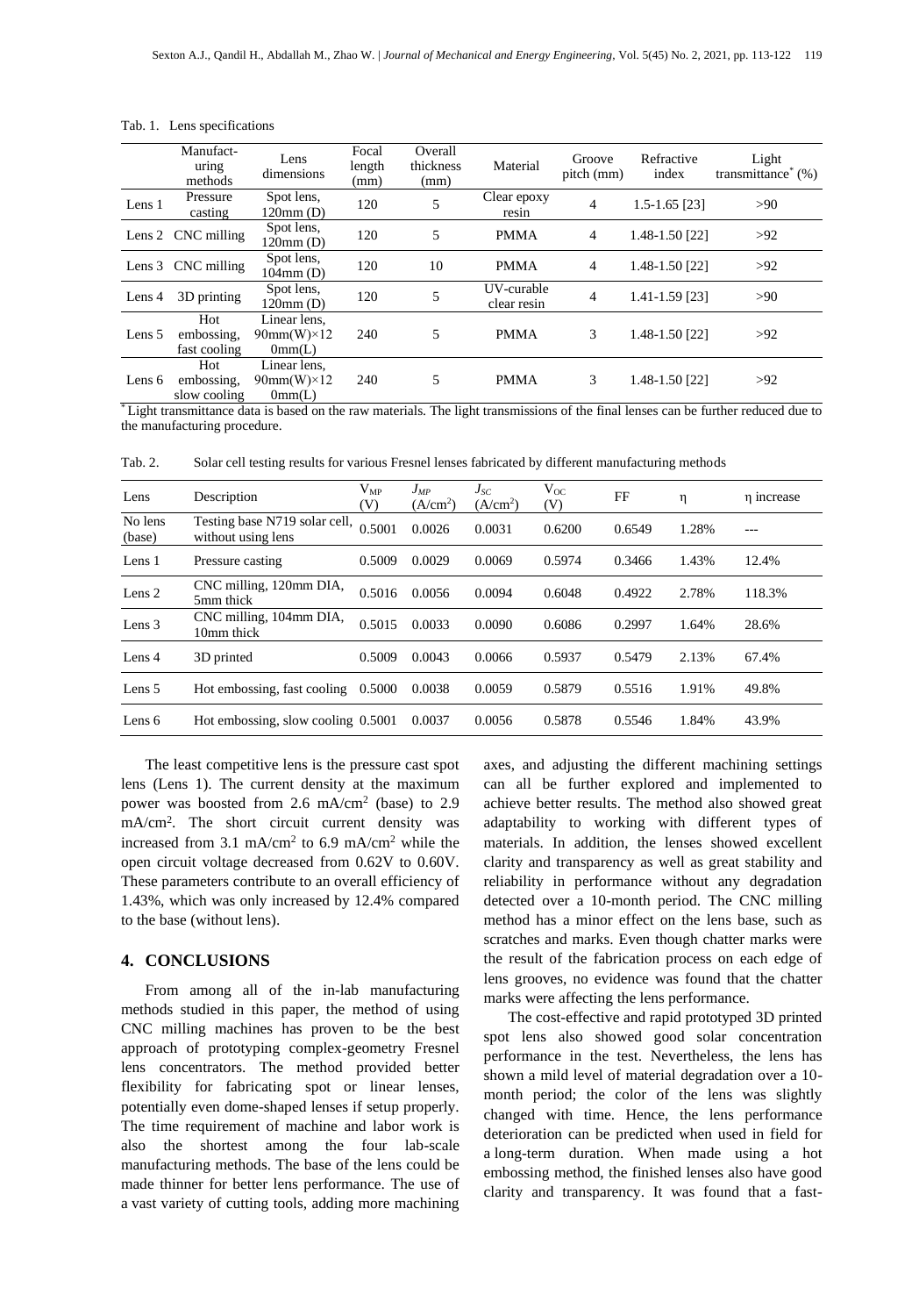cooled lens using a fan offers a better performance. Hence, the cooling time and procedure can further be studied in the future to identify the optimum cooling rate for achieving better solar concentration performance. Pressure casting, as the most commonly used and extensively studied fabrication method, was found to be on the bottom of the performance list. Ease of mass production with low fabrication costs may offset the low efficiency; but for prototyping purposes it was not effective. The decision of selecting a suitable method for lab-scale fabrication can be made upon atrade-off between the cost and the performance.

This work has demonstrated the capability and advance of the CNC machining method for complexgeometry, high-accuracy manufacturing. It opens a new avenue in low-cost lab-scale Fresnel lens concentrator prototyping although heavy CNC equipment may impose a much higher upfront fabrication investment.

### **Acknowledgements**

This research was supported by Solar Solution DC LLC. The Authors would like to thank Dr. Francis D'Souza and his Ph.D. student, Ajyal Alsaleh, from the Chemistry Department at UNT for sharing their lab equipment and providing the knowledge of experimental measurements in this research work.

## **Nomenclature**

#### **Symbols**

- $A$  area of solar cell, cm<sup>2</sup>
- $FF =$  = fill factor =
- *I* current, A or mA
- *J* current density, A/cm<sup>2</sup> or mA/cm<sup>2</sup>
- $J_{MP}$  current density at maximum power output,  $A/cm^2$ or  $mA/cm^2$
- *JSC* current density when short circuit current occurs,  $A/cm<sup>2</sup>$  or m $A/cm<sup>2</sup>$
- $P_{in}$  power input, W/cm<sup>2</sup> or mW/cm<sup>2</sup>
- $P_{MP}$  maximum power output, W/cm<sup>2</sup> or mW/cm<sup>2</sup>
- $P_{out}$  power output, W/cm<sup>2</sup> or mW/cm<sup>2</sup>
- *Ra* arithmetical mean deviation of roughness, μm
- *V* voltage, V
- $V_{MP}$  voltage at maximum power output, V
- *VOC* open circuit voltage, V

## **Greek letters**

*η* – incident photon-to-electron conversion efficiency,

# **Acronyms**

- CNC Computer Numerical Control
- CPV Concentrated Photovoltaics
- CSP Concentrated Solar Power
- DFZP Dielectric Fresnel Zone Plate
- DSSC Dye-Sensitized Solar Cell
- DTIR Double Total Internal Reflection
- ICM Injection Compression Moulding
- IM Injection Moulding
- PMMA Polymethyl-methacrylate
- POF Plastic Optical Fiber<br>PV Photovoltaics
- Photovoltaics
- PV/T Photovoltaic/Thermal
- Ra Average Roughness
- SLA Stereolithography
- UNT University of North Texas
- UPM Ultra-Precision Machining
- UV Ultraviolet
- UV-SLA –Ultraviolet-Curing-Based Stereolithography

# **References**

- 1. Chaves J. (2016). *Introduction to Nonimaging Optics*. 2<sup>nd</sup> edition. CRC Press, Taylor & Francis Group, Boca Raton, Florida, USA.
- 2. Xie W.T., Dai Y.J., Wang R.Z., Sumathy K. (2011). Concentrated solar energy applications using Fresnel lenses: A review. *Renewable and Sustainable Energy Reviews,* Vol. 15, No. 6, pp. 2588–2606.
- 3. Akisawa A., Sato T., Miyazaki T., Kashiwagi T., Hiramatsu M. (2007). High concentration non-imaging Fresnel lens design with flat upper surface. In: Proceedings Volume 6649, High and Low Concentration for Solar Electric Applications II, 66490F, San Diego, California, USA.
- 4. Qandil H., Wang S., Zhao W. (2019). Application-based design of the Fresnel-lens solar concentrator. *Renewables: Wind, Water, and Solar,* Vol. 6, 3.
- 5. Zhuang Z., Yu F. (2014). Optimization design of hybrid Fresnel-based concentrator for generating uniformity irradiance with the broad solar spectrum. *Optics & Laser Technology,* Vol. 60, pp. 27–33.
- 6. Verma S., Verma A., Kumar V., Gangil B. (2021). Concentrated photovoltaic thermal systems using Fresnel lenses – A review. *Materials Today: Proceedings,* Vol. 44, No. 6, pp. 4256-4260.
- 7. Leutz R., Suzuki A., Akisawa A., Kashiwagi T. (1999). Design of a nonimaging Fresnel lens for solar concentrators. *Solar Energy,* Vol. 65, No. 6, pp. 379–387.
- 8. Qandil H., Wang S., Zhao W. (2019). Optimizing the Fresnel-Lens solar-concentrator design for tracking error mitigation in thermal applications, using a statistical algorithm. *Applied Solar Energy,* Vol. 55, pp. 106–112.
- 9. Kang S. (2004). Replication technology for micro/nano optical components. *Japanese Journal of Applied Physics,* Vol. 43, No. 8S, pp. 5706–5716.
- 10. Tosello G., Hansen H.N., Gasparin S., Albajez J.A., Esmoris J.I. (2012). Surface wear of TiN coated nickel tool during the injection moulding of polymer micro Fresnel lenses. *CIRP Annals - Manufacturing Technology,* Vol. 61, No. 1, pp. 535–538.
- 11. Sortino M., Totis G., Kuljanic E. (2014). Comparison of injection molding technologies for the production of micro-optical devices. *Procedia Engineering,* Vol. 69, pp. 1296–1305.
- 12. Lin C.-M. and Hsieh H.-K. (2017). Processing optimization of Fresnel lenses manufacturing in the injection molding considering birefringence effect. *Microsystem Technologies,* Vol. 23, pp. 5689–5695.
- 13. Loaldi D., Calaon M., Quagliotti D., Parenti P., Annoni M., Tosello G. (2018). Tolerance verification of precision injection moulded Fresnel lenses. *Procedia CIRP,* Vol. 75, pp. 137–142.
- 14. Loaldi D., Quagliotti D., Calaon M., Parenti P., Annoni M. and Tosello G. (2018). Manufacturing signatures of injection molding and injection compression molding for micro-structured polymer Fresnel lens production. *Micromachines,* Vol. 9, No. 12, 653.
- 15. Lu B.-R., Li J.-X., Guo H.-B., Gao C., Huq E., Qu X.-P., Chen Y., Liu R. (2011). Dielectric Fresnel zone plates on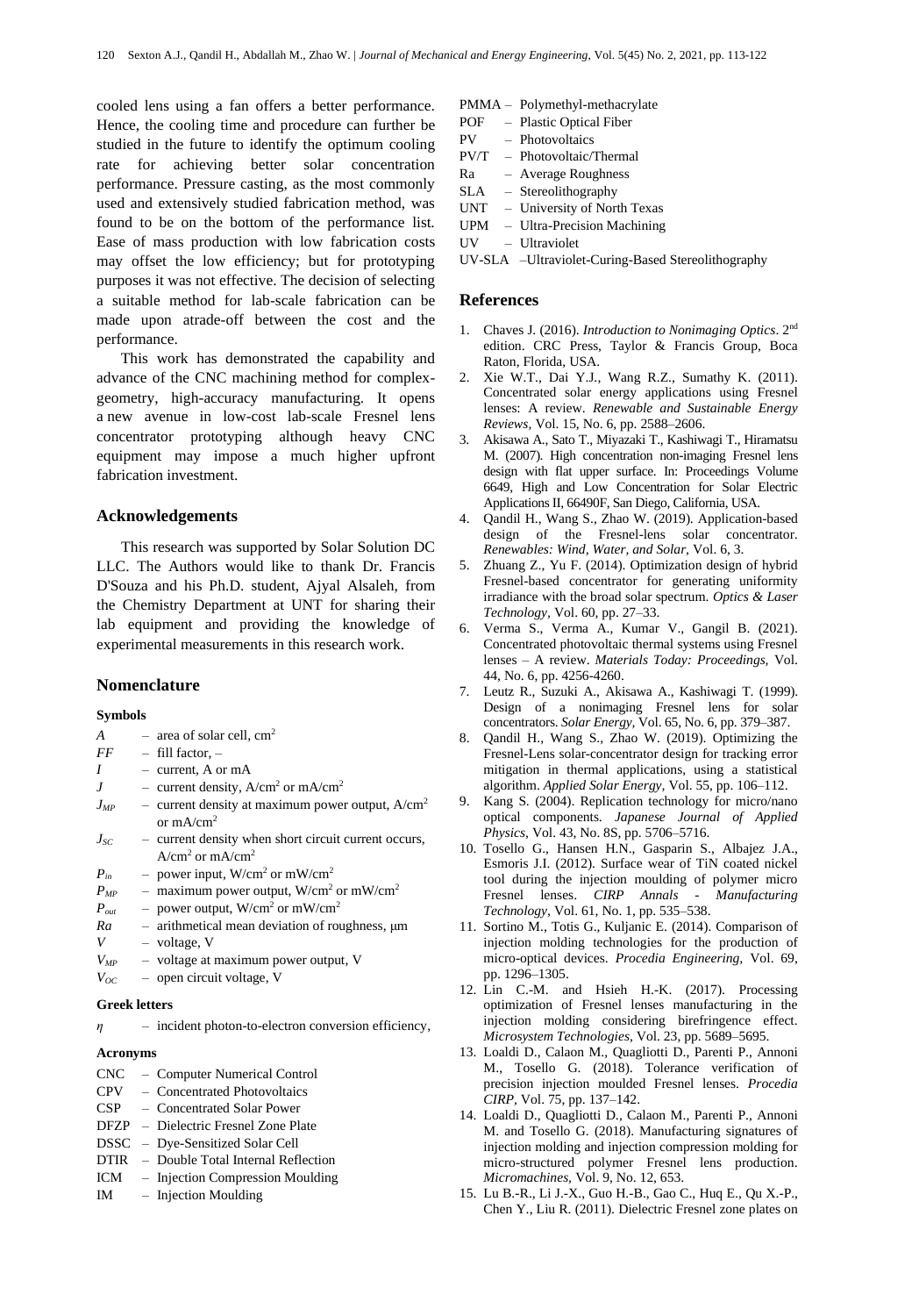optical fibers for micro-focusing applications. *Microelectronic Engineering,* Vol. 88, No. 8, pp. 2650-2652.

- 16. Pham T.T., Vu N.H. and Shin S. (2019). Novel design of primary optical elements based on a linear Fresnel lens for concentrator photovoltaic technology. *Energies,* Vol. 12, No. 7, 1209.
- 17. Shrotri A., Beyer M., Stübbe O. (2020). Manufacturing and analyzing of cost-efficient Fresnel lenses using stereolithography. In: Proceedings Volume 11349, 3D Printed Optics and Additive Photonic Manufacturing II, 113490N, SPIE Photonics Europe, Online Only.
- 18. Tan N.Y.J., Neo D.W.K., Zhang X., Liu K., Kumar A.S. (2021). Ultra-precision direct diamond shaping of functional micro features. *Journal of Manufacturing Processes,* Vol. 64, pp. 209-223.
- 19. Kujawa I., Kasztelanic R., Waluk P., Stępień R., Haraśny K., Pysz D., Klimczak M., Buczyński R. (2013). Fresnel lens fabrication for MidIR optics and fiber optic technique by using hot embossing process. In: Proceedings Volume 8698, Optical Fibers and Their Applications 2012, 869804, Krasnobrod, Poland.
- 20. Cirino G.A., Granado R.M., Mohammed-Brahim T. and Jasinevicius R.G. (2017). Assessment of replication fidelity of optical microstructures by hot embossing. *The International Journal of Advanced Manufacturing Technology,* Vol. 88, pp. 303–316.
- 21. Hot Embossing. MNX, MEMS & Nanotechnology Exchange. Available online: https://www.memsexchange.org/catalog/hot\_embossing/ (accessed on 11 October 2021).
- 22. I-Polymer Typical Properties of Acrylic PMMA. Available online:
- 23. https://www.ipolymer.com/pdf/Acrylic.pdf (accessed on 11 October 2021).
- 24. MASTERBOND Optically Clear Polymer Adhesives. Available online:
- 25. https://www.masterbond.com/properties/optically-clearpolymeradhesives?matchtype=b&network=g&device=c&adpositi on=&keyword=optically%20clear%20adhesives&gclid= CjwKCAjwoc\_8BRAcEiwAzJevtQ0VK7mrvG0G6r6lc G7\_SolLvTaJJigS0GdFa2bzlczRBFlS5Ji8hhoCInEQAv D\_BwE (accessed on 11 October 2021).
- 26. Zhang J., Yu C., Wang L., Li Y., Ren Y. and Shum K. (2014). Energy barrier at the N719-dye/CsSnI<sub>3</sub> interface for photogenerated holes in dye-sensitized solar cells. *Scientific Reports,* Vol. 4, 6954.
- 27. Honsberg C.B. and Bowden S.G. (2019). Chapter 4 Solar Cell Operation. In: *Photovoltaics Education Website*. Available online: https://www.pveducation.org/ (accessed on 11 October 2021).